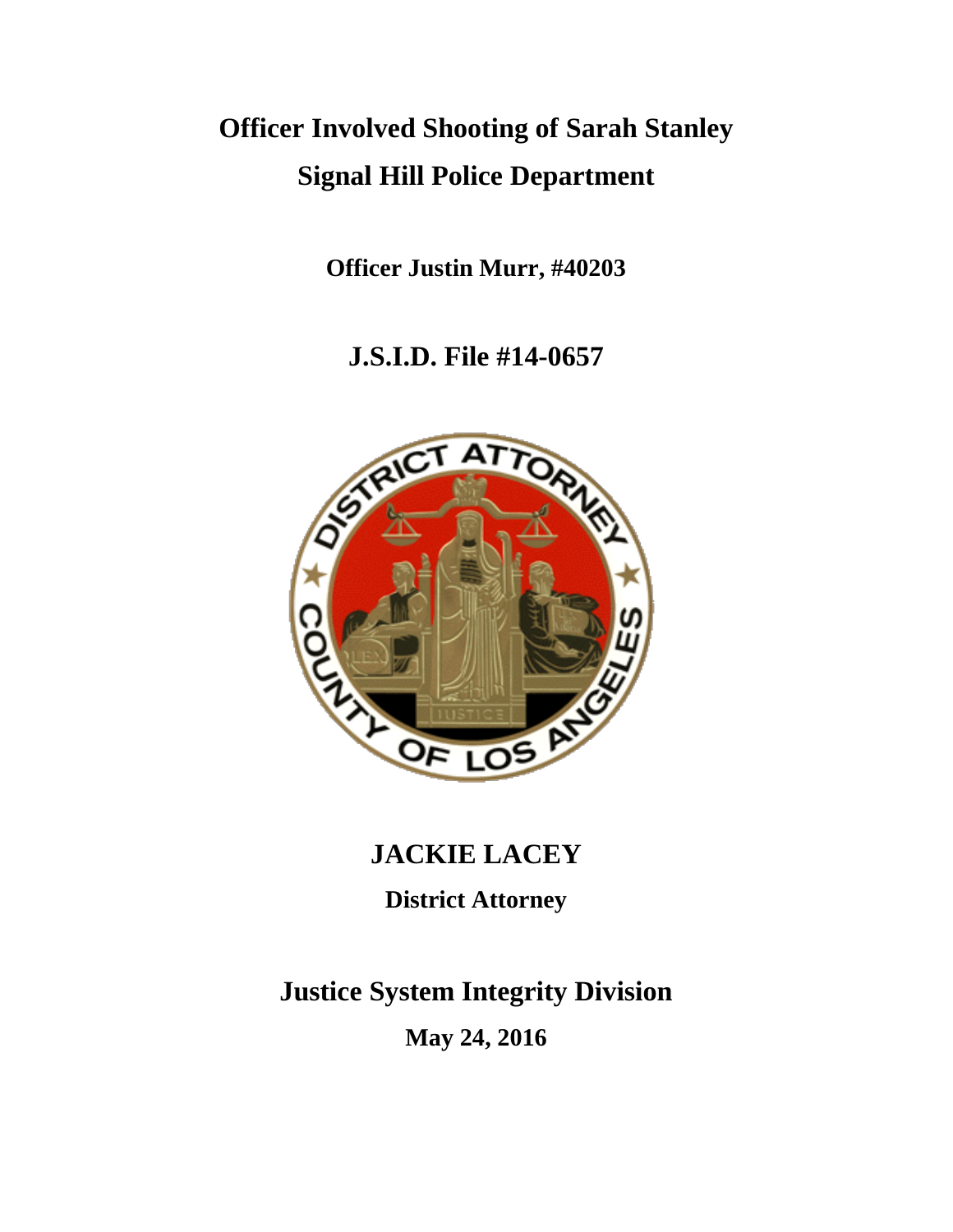#### **MEMORANDUM**

TO: CHIEF MICHAEL LANGSTON Signal Hill Police Department 2745 Walnut Avenue Signal Hill, California 90755 CAPTAIN STEVEN KATZ Homicide Bureau Los Angeles County Sheriff's Department 1 Cupania Circle Monterey Park, California 91755 FROM: JUSTICE SYSTEM INTEGRITY DIVISION Los Angeles County District Attorney's Office RE: Officer Involved Shooting of Sarah Stanley J.S.I.D. File #14-0657 L.A.S.D. File #014-00077-3199-055 DATE: May 24, 2016

The Justice System Integrity Division of the Los Angeles County District Attorney's Office has completed its review of the October 21, 2014, non-fatal shooting of Sarah Stanley by Signal Hill Police Department (SHPD) Officer Justin Murr. It is our conclusion that Officer Murr acted in lawful self-defense when he fired his weapon.

The District Attorney's Command Center was notified of this shooting on October 21, 2014, at approximately 9:30 a.m. The District Attorney Response Team responded and was given a briefing and walk-through of the scene by LASD Lieutenant Holly Francisco.

The following analysis is based upon reports prepared by the LASD, submitted to this office by LASD Homicide Detectives Frederick Reynolds and Steve Blagg. No compelled statements were considered in this analysis.

#### **FACTUAL ANALYSIS:**

On October 21, 2014, at approximately 8:10 a.m., SHPD Officer Justin Murr was working alone on patrol in the area of Pacific Coast Highway (PCH) and Temple Street when he heard a call over the radio from the Long Beach Police Department (LBPD) regarding a "417" by a 40 year old female wearing a black top and blue jeans with her blond hair in a ponytail.<sup>1</sup> The call

 $\overline{\phantom{a}}$ <sup>1</sup> "417" refers to a violation of Penal Code section 417, brandishing a firearm. SHPD shares a radio frequency with LBPD.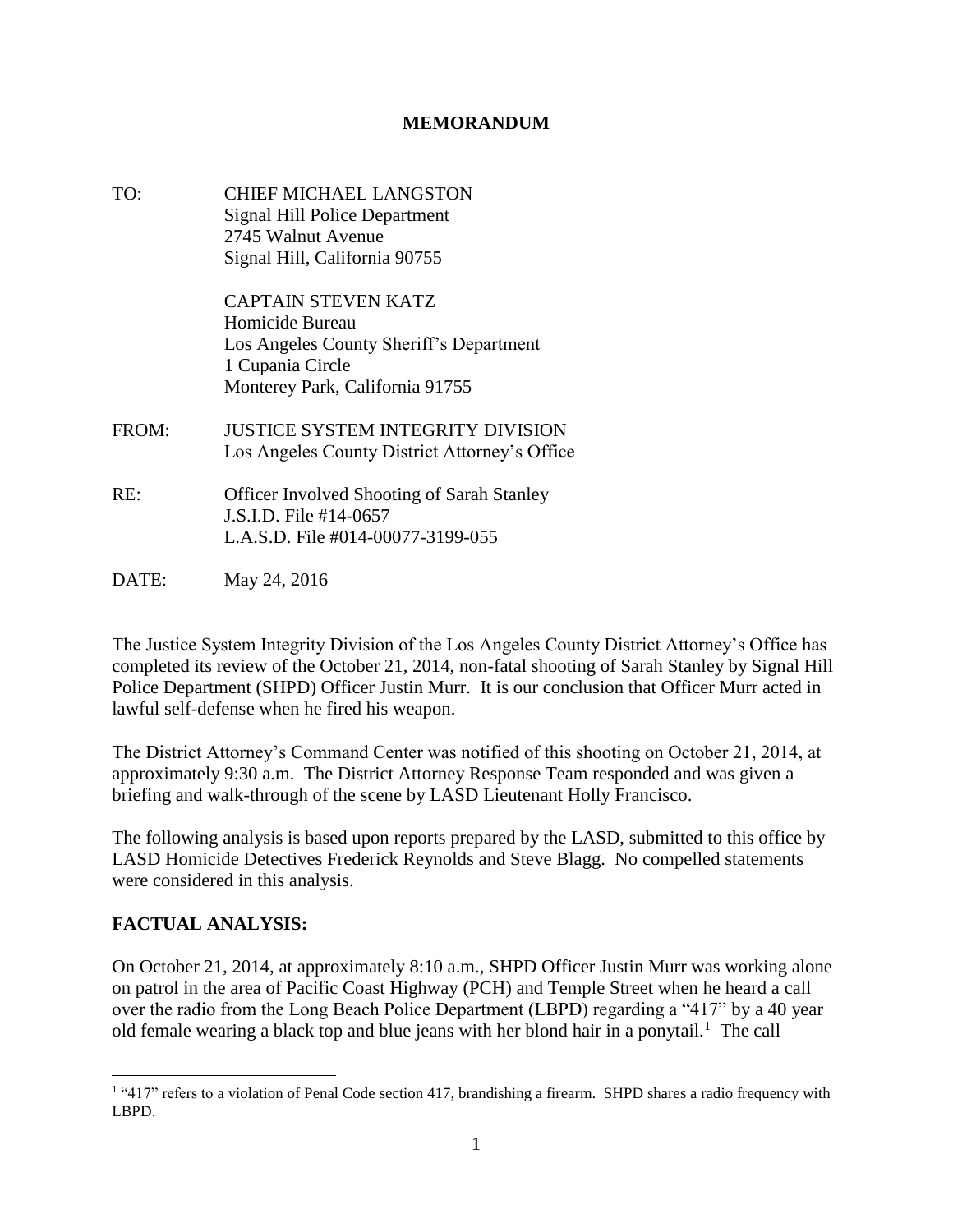indicated that the female was holding a cardboard sign and what appeared to be a small black handgun on the corner of PCH and Cherry Avenue.

Murr drove to the location but did not see anyone on the corner. Murr proceeded west on PCH and immediately turned northbound on 19<sup>th</sup> Street, which is a narrow alley. As Murr approached the end of the alley, he observed Sarah Stanley, who matched the description of the female in the radio call, attempting to scale a blue metal spiked gate.<sup>2</sup> Murr saw Stanley climb over the gate and enter the courtyard of the Liberty Motel.

The Liberty Motel consists of two distinct areas: a two story multi-unit apartment building at the front of the property and a group of three individual cottages at the rear of the property. A courtyard with a small swimming pool is located in the middle of the property. The motel's front entrance is on Cherry Avenue, which borders the property on the east. The north/south  $19<sup>th</sup>$ Street alley borders the rear of the property on the west. There is an alcove area in the northwest corner of the courtyard for trash and storage. The alcove is delineated by an eight foot tall maroon wooden fence to the east and the blue metal spiked gate to the west that borders the alley. On October 21, 2014, the alcove contained old mattresses and two old couches.

#### Statement of Tony Knox:

 $\overline{\phantom{a}}$ 

Tony Knox is the manager of the Liberty Motel. On October 21, 2014, he was standing in the courtyard of the hotel near the pool when he saw Stanley walk through the courtyard "talking to herself, mumbling, non-sense stuff."<sup>3</sup> She was carrying a cardboard box in her left hand and a pistol in her right hand. He initially believed it was a real pistol but realized it was a replica when the pistol fell into the pool and it floated in the water. Stanley retrieved the pistol from the pool and walked towards the alcove at the back of the property behind the wooden fence. Knox was concerned about Stanley's incoherent behavior and walked to the end of the courtyard to watch what she did next. He saw her climb on the pile of mattresses that were stacked approximately four feet high, laying against the blue metal gate, and attempt to get over the gate into the alley.

Knox heard someone say, "Police!" and "Get down!" Knox saw Officer Murr in his SHPD uniform on the alley side of the blue metal gate. Stanley held her pistol as she moved away from Murr and walked backwards towards the overturned couch near the wooden fence. Murr's duty weapon was drawn and pointed at Stanley. Murr ordered Stanley to drop the gun three times but she did not comply. Stanley continued to walk back towards the wooden fence, further away from Murr, and Knox lost sight of her.

Suddenly, Knox heard Murr fire one round, pause, and then fire two more rounds. After the third round, additional officers entered the location from the Cherry Avenue entrance. Knox

<sup>&</sup>lt;sup>2</sup> The gate was approximately eight feet tall and allows access from the alley to the Liberty Motel, located at 1875 Cherry Avenue in the City of Long Beach. The gate was locked at the time of the shooting.

<sup>&</sup>lt;sup>3</sup> Knox had known Stanley for the past year as she frequented the hotel. She had visited him the night before at approximately 10:30 p.m. He believed she was injecting drugs in his bathroom so he asked her to leave.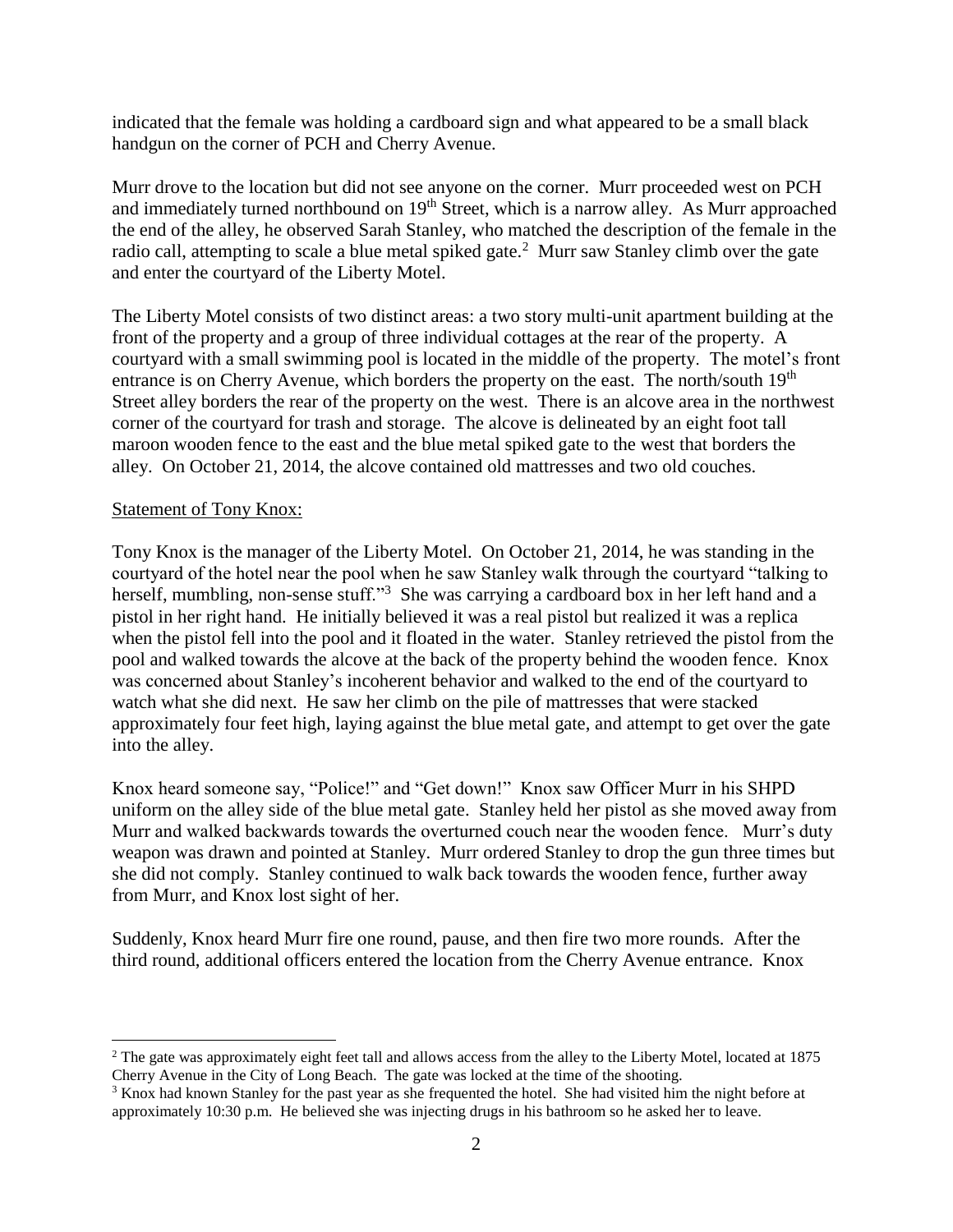heard Stanley moaning but he did not see her again until the paramedics removed her from the location.<sup>4</sup>

#### Tua Tuitau:

Tua Tuitau lived in one of the cottages at the Liberty Motel. On the morning of October 21, 2014, Stanley walked into his cottage.<sup>5</sup> He asked her what she was doing and she said she needed a garbage bag. She walked outside and began pacing back and forth near the swimming pool. She told Tuitau that there was a "hit" on her and she had to leave. It appeared to Tuitau that Stanley was high "on something" because she was acting strange and "she was like, gone." Stanley was carrying a handgun and "swinging it around." Tuitau believed it was a real handgun because of its all-black appearance. He told Stanley to put the handgun away. Stanley walked out of his cottage towards the wooden fence and out of view. Tuitau walked out of his cottage and spoke briefly to Knox, who was also outside in the courtyard. Tuitau was walking back towards his cottage when he heard gunshots. He did not see Stanley get shot. He heard police officers arrive and eventually observed Stanley lying down on the ground. He did not hear anyone say anything before he heard the shots fired.

#### Officer Murr's Statement:

 $\overline{\phantom{a}}$ 

Officer Murr stated that after he saw Stanley climb over the blue metal gate and out of view, he parked his patrol car in the 19<sup>th</sup> Street alley and exited his vehicle.<sup>6</sup> He did not give Stanley any orders at that time because he did not see anything in her hands as she made her way over the gate. He walked to the blue metal gate and stood on a metal railing just left of the gate to prop himself up high enough to see over the gate inside the courtyard.

As soon as he looked over the gate, he saw Stanley pop up from behind an old overturned couch holding a small semi-automatic pistol in her right hand. She was approximately 20 to 30 feet away from him. Murr ordered Stanley to drop the handgun twice. Murr said, "She was muttering something, I couldn't understand what she was saying. I told her to drop the gun, at which point she raised it up and pointed it at me."

In fear for his life, Murr fired one round at Stanley. Stanley remained standing and pointing the pistol at Murr so he fired a second round. It was not until the third round that Stanley fell behind the couch and Murr lost sight of her and the pistol.<sup>7</sup>

<sup>&</sup>lt;sup>4</sup> SHPD Officer Alexander Gabaldon interviewed Gina Schank shortly after the shooting at the Liberty Motel, where she resided. Schank was talking to Knox and another neighbor, Tua Tuitau, in the courtyard when she heard a male voice from the alley yell, "Put it down! Put it down!" Schank heard three gunshots but did not see who was shot. She did not know Stanley.

<sup>5</sup> Tuitau was not friends with Stanley but knew her name was Sarah. He had seen her at the Liberty Motel on several occasions.

<sup>6</sup> Murr's SHPD patrol vehicle was equipped with an in-car video camera. The camera begins recording when the light bar is activated, or if the officer manually activates the camera from his uniform microphone pack or from the screen inside his patrol vehicle. Murr did not activate the video camera prior to the shooting.

 $<sup>7</sup>$  It was later determined that Murr fired three rounds from his duty weapon at Stanley.</sup>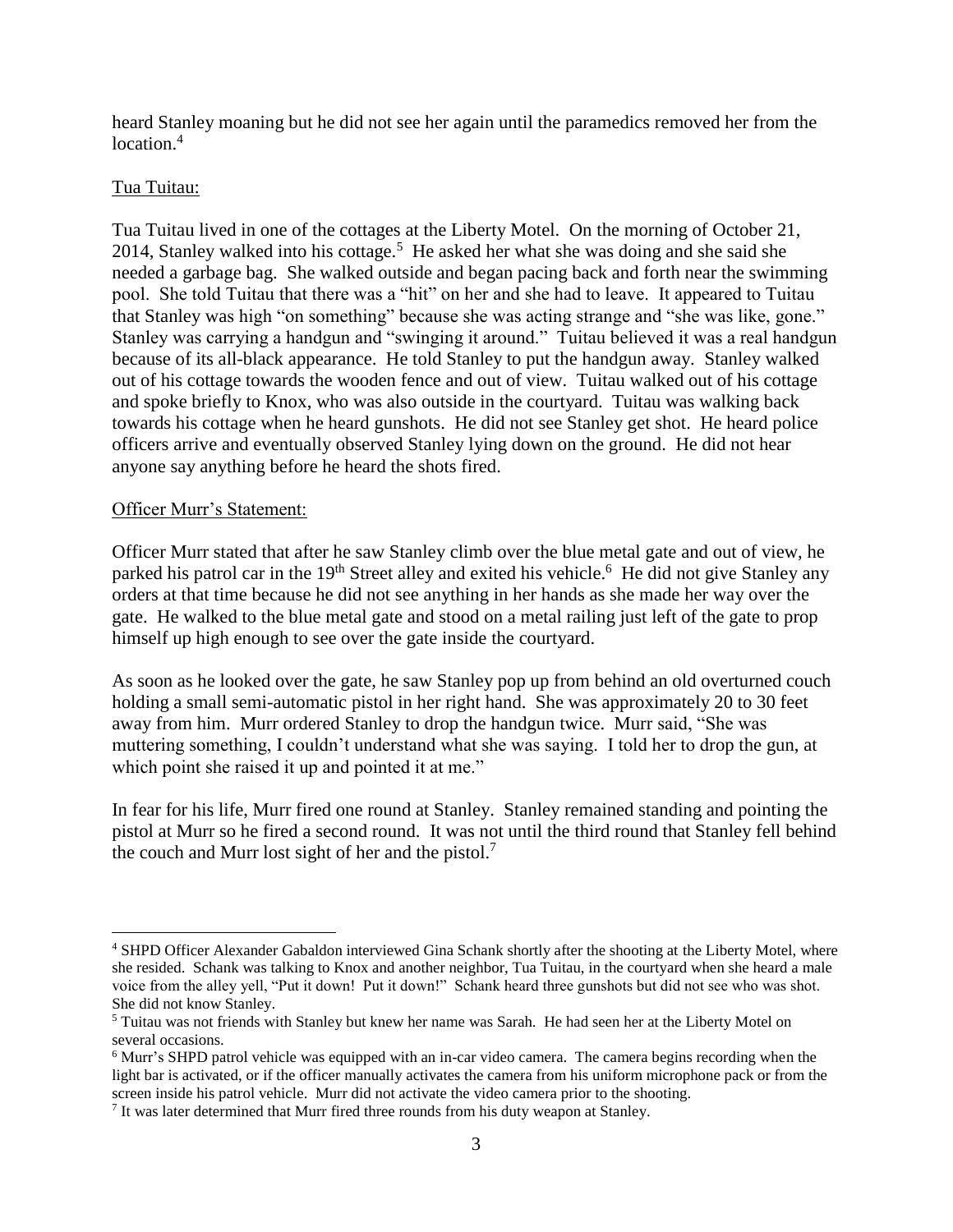Murr radioed for assistance. Assisting units arrived immediately, contained the area and made contact with Stanley. Murr had never seen Stanley before the incident.

#### Sarah Stanley's Statements:

On October 22, 2014, at approximately 9:45 a.m., detectives interviewed Sarah Stanley in her hospital room at Long Beach Memorial Hospital.<sup>8</sup> When the detectives came into the room and explained why they were there, Stanley stated, "I just tried to kill myself, that's all."<sup>9</sup> She explained that on the previous day at 6:00 a.m., she swallowed 30 to 40 pills of 600 milligrams of Motrin and it made her feel like she was drunk.<sup>10</sup> While she was walking around, she saw a plastic toy handgun, picked it up and carried it with her to the Liberty Motel.<sup>11</sup> She said she must have been holding the firearm at the time she was shot but she could not remember. Stanley heard Murr say, "Police!" but could not remember anything else. When detectives asked her if she pointed the handgun at anyone, she said, "I didn't point it at them, I don't think."

On October 24, 2014, detectives went back to Long Beach Memorial Hospital because Stanley requested to speak with them again. Stanley stated her family told her that the officer involved shooting was on the news. She was unhappy that the report stated the police found a firearm at the scene and that the officer had told Stanley to stop several times before she was shot.

Stanley said Murr never identified himself as a police officer and only called her, "Sarah." She explained that her main concern was that she did not want to be charged with any more crimes. Stanley acknowledged she had two felony warrants for her arrest in San Bernardino County.<sup>12</sup>

Stanley has been charged for this incident in case number 5LG06648 with one count of exhibiting an imitation firearm, a misdemeanor, in violation of Penal Code section 417.4. The case is still pending.

 $\overline{a}$ 

<sup>&</sup>lt;sup>8</sup> When Stanley arrived at the hospital on October 21, 2014, she was treated for two gunshot wounds on the left side of her abdomen. 9

 $10$  Symptoms of a motrin overdose range from extreme drowsiness, trouble breathing, unsteadiness, blurred vision, nausea, vomiting, dizziness, and can require hospitalization.

Stanley told detectives that in January 2014, she also tried to kill herself by taking 300 Tylenol capsules. She did not go to the hospital but drank alcohol until she threw up. She did not explain why she wanted to kill herself.  $11$  She did not explain why she picked up the replica pistol. She said it had "a red part on the front of the gun" but she did not remember if she removed it. At the crime scene, the replica pistol Stanley had been holding did not have any colored tabs to indicate it was a replica pistol.

<sup>12</sup>